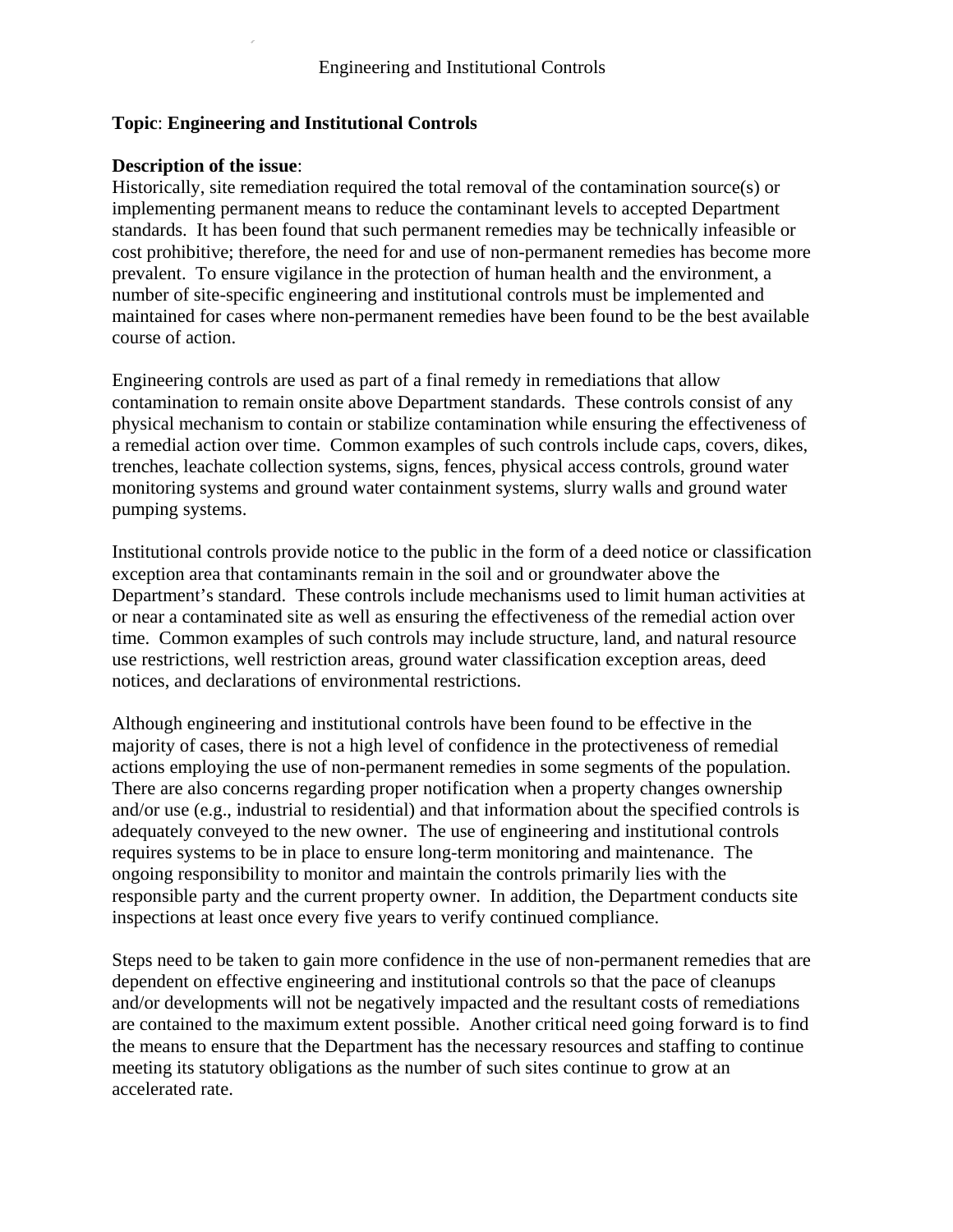# **DEP's Current Authority**:

The Brownfield and Contaminated Site Remediation Act (Brownfield Act), at N.J.S.A.  $58:10B-12g(1)$ , requires the Department to approve a restricted use or limited use remedial action (including the use of engineering and institutional controls), as long as the selected remedy is protective of public health and the environment. The Brownfield Act also requires, at N.J.S.A. 58:10B-13.1, monitoring and maintenance of the engineering and institutional controls by the remediating party or the current property owner and the submittal of a biennial certification to the Department verifying that the controls continue to remain protective.

# **Background**:

In 1993, the Hazardous Discharge Site Remediation Act S1070 limited the Department's authority in the remedy selection process. The Act stated a preference for permanent remedies, however, the use of nonpermanent remedies was allowed. This effectively reduced the Department's involvement in remedy selection. S1070 limited the factors the Department could evaluate to: (1) a determination of the protectiveness of the remedy; (2) a two-fold cost differential between implementing a permanent vs. nonpermanent remedy; or (3) a 10% cost differential between implementing a residential vs. nonresidential standard remedy.

In 1998, the Brownfield Act further limited the Department's ability to select a remedy. The Brownfield Act deleted the 10 percent cost differential and the two-fold cost differential provisions. That left the Department with only the authority to determine whether or not the remedy was "protective". The Brownfield Act retained the stated preference for permanent remedies, but allowed for nonpermanent remedies (remedies with engineering and institutional controls). Both S1070 and the Brownfield Act required the placement of a deed notice (institutional control) on the property with the implementation of a nonpermanent remedy. Additionally, if a responsible party proposes a nonpermanent remedy and does not own the property, the property owner has to agree to the placement of the deed notice. If the property owner does not agree, the responsible party has to implement a permanent remedy on that particular property. As such, the use of engineering and institutional controls is consistent with current law regardless of the statutory language that references a "preference for permanent remedies".

The Brownfield Act also requires the Department to issue a covenant not to sue to the person performing the remediation whenever it issues a No Further Action (NFA) letter. The covenant remains effective for as long as the conditions of the NFA are met. The Act requires that for any remediation that involves the use of engineering or institutional controls, the person performing the remediation, or a the subsequent property owner, must monitor and maintain the controls and submit to the Department on a biennial basis a certification that the controls are being properly maintained and continue to be protective of public health and safety and of the environment. The Department's receipt of biennial certifications and monitoring reports is the only means through which the Department can ensure that longterm monitoring and maintenance occurs and that the implemented remedy remains protective over time. The Department must rely on self-monitoring and reporting by those responsible due to the volume of such sites with respect to available Departmental resources.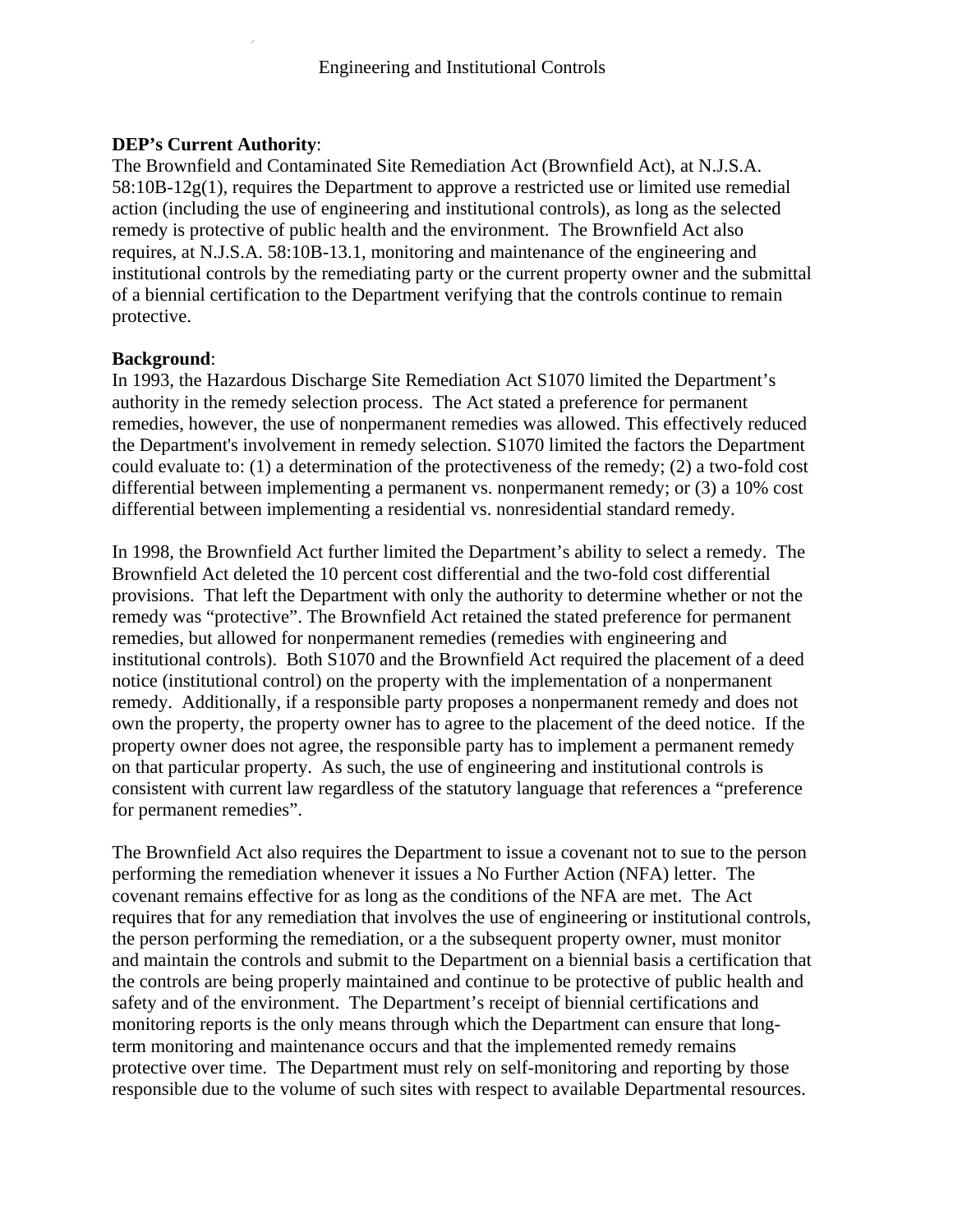Monitoring the protectiveness of the remedy is critical, particularly in light of potential exposure in the event that the property use changes to one that is inconsistent with the restrictions specified in the remedy. Therefore, the Department initiated a statewide enforcement action in the Fall of 2007, targeting those who failed to submit the biennial certification report to the Department. When the action was initiated, approximately two thirds of the remediating parties or property owners had failed to submit a biennial certification. To date, almost 75% of the two thirds have submitted certifications.

Some sites remediated under the Department's publicly funded program also utilize engineering and institutional controls. Although it is the preference of the Department to institute unrestricted remedies, the Department is also required to apply a cost effective analysis when selecting a remedy. Even with operation and maintenance costs factored into the overall cost analysis, there remain times that restricted use remedies are the most cost effective.

#### **Stakeholder comments:**

Stakeholders expressed two major concerns with the use of engineering and institutional controls: reliability and proper notification. In general, the stakeholders believed that the level of oversight and enforcement for engineering and institutional controls should be increased to improve compliance and better ensure protectiveness of the remedial action over time. This oversight could be provided by the Department or by local governmental agencies.

Some stakeholders firmly believed that most caps fail; others firmly believe most are protective. It was noted that failure is a greater problem when the levels of contamination left under the cap are high. One commentor noted that institutional controls are put in place to address chronic exposure risks not acute risks. There was discussion about "hot spot" removals as one means of ensuring lower exposure risks in case of cap failure. It was noted that over 90% of the brownfield sites use some type of an engineering or institutional control.

Stakeholders expressed concerns regarding changes of use or "flipping" of properties. Any time a property undergoes a change of use (industrial to residential) there is the potential for unacceptable exposures. It was noted that there needs to be mechanisms in place to ensure changes in use over time are carefully monitored at the local level and that additional remediation occurs if a use is to change from industrial/commercial to educational or residential.

The regulated community expressed concerns that a site, remediated for an industrial use, could be converted to a residential use without the knowledge of the original responsible party and that the original responsible party would be required to pay the cost for the additional remediation.

Currently, persons responsible for monitoring the effectiveness of their engineering and institutional controls are required to perform inspections of the controls to ensure their protectiveness and submit biennial certifications to the Department that confirm the controls are being properly maintained and are protective. Many stakeholders support the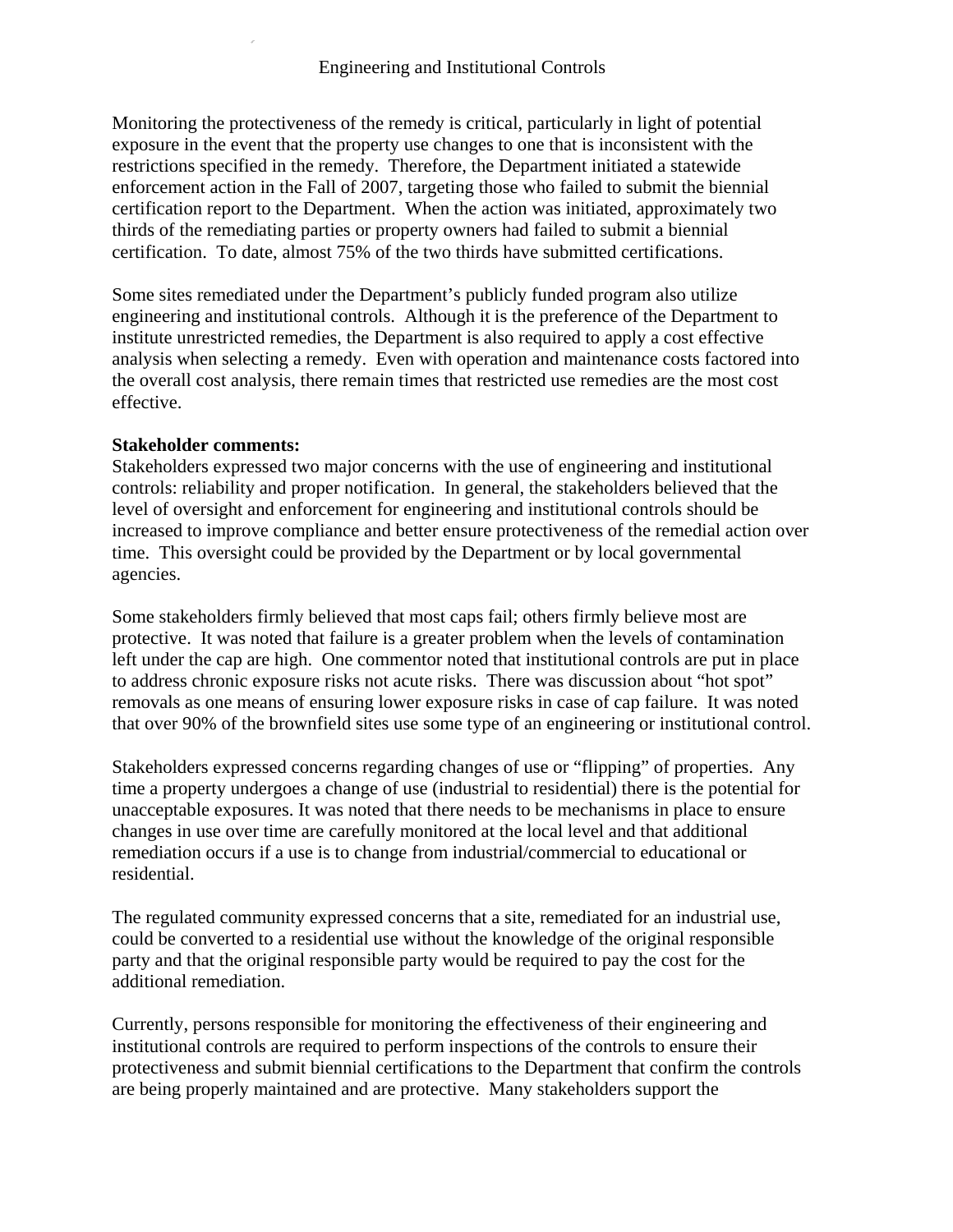development and utilization of a permitting program to track responsible parties who are required to ensure the proper maintenance of an engineering and/or institutional control. The permit holder would be required for compliance with the permit and any associated monitoring and reporting to the NJDEP. For example, a permit program would provide the NJDEP with a mechanism to promote the proper maintenance of capped sites without mandating environmental insurance initiatives.

Stakeholders, in general felt that notification to the general public and key entities, such as landowners, municipalities, developers, and utility companies should be improved. The thought was that if these groups were better informed of the risks and the ongoing requirements for engineering and institutional controls, future exposures would be minimized. Municipal representatives also expressed the desire to be better informed of sites that have engineering and institutional controls in their towns so that they can help monitor these sites and ensure against local approvals for inappropriate uses. [See Municipal Issues paper.] One stakeholder suggested a legislative tie-in between the deed notice and "One Call" the Underground Facility Protection Act requiring the identification of underground utilities.

Concerns were expressed about the ability of certain parties, such as single family homeowners and homeowner associations, to comply with the maintenance and reporting obligations associated with engineering and institutional controls over time. Similarly, there were concerns that these entities were even aware of the fact that there was contamination controlled by engineering mechanisms on their properties.

Stakeholders agreed, in general, that there needs to be assurances in place so that, if an engineering control were to fail, there is a process and dollars to fix the problem. It was noted in situations where the engineering control fails, it is up to government and the remediating parties to identify a process that would serve as a safety net. There was some discussion related to environmental insurance or other funding mechanisms that could be made available to address problems when controls fail. (See the Environmental Insurance white paper.)

Another alternative presented by the Department was the use of products like the Sentinel Trust™ or Guardian Trust™. The Sentinel Trust™ does not assume the role of the responsible party but provides engineering and institutional control tracking and monitoring service ensuring the integrity of the controls are intact. Both of these companies use trust funds as its fiduciary source with insurance backing up the trust funds. Both operate as nonprofit corporations, but use for-profit money managers. The Guardian Trust™ assumes the role of the responsible entity while the Sentinel Trust™ provides services for the responsible party. These trusts pool funds together in order to spread the risk in case of a catastrophic failure at one site. They have slightly different business models. The Guardian Trust™ requires all parties responsible for the monitoring, maintenance and reporting to contribute to the trust. This ensures that all sites are professionally managed and the risk pool is statewide. The use of this model would require legislation to require all parties to contribute to the fund. The Sentinel Trust™ is a site-specific contract, and has more flexibility than the Guardian Trust™. A party contracts with the Sentinel Trust™ as to the level of involvement of the trust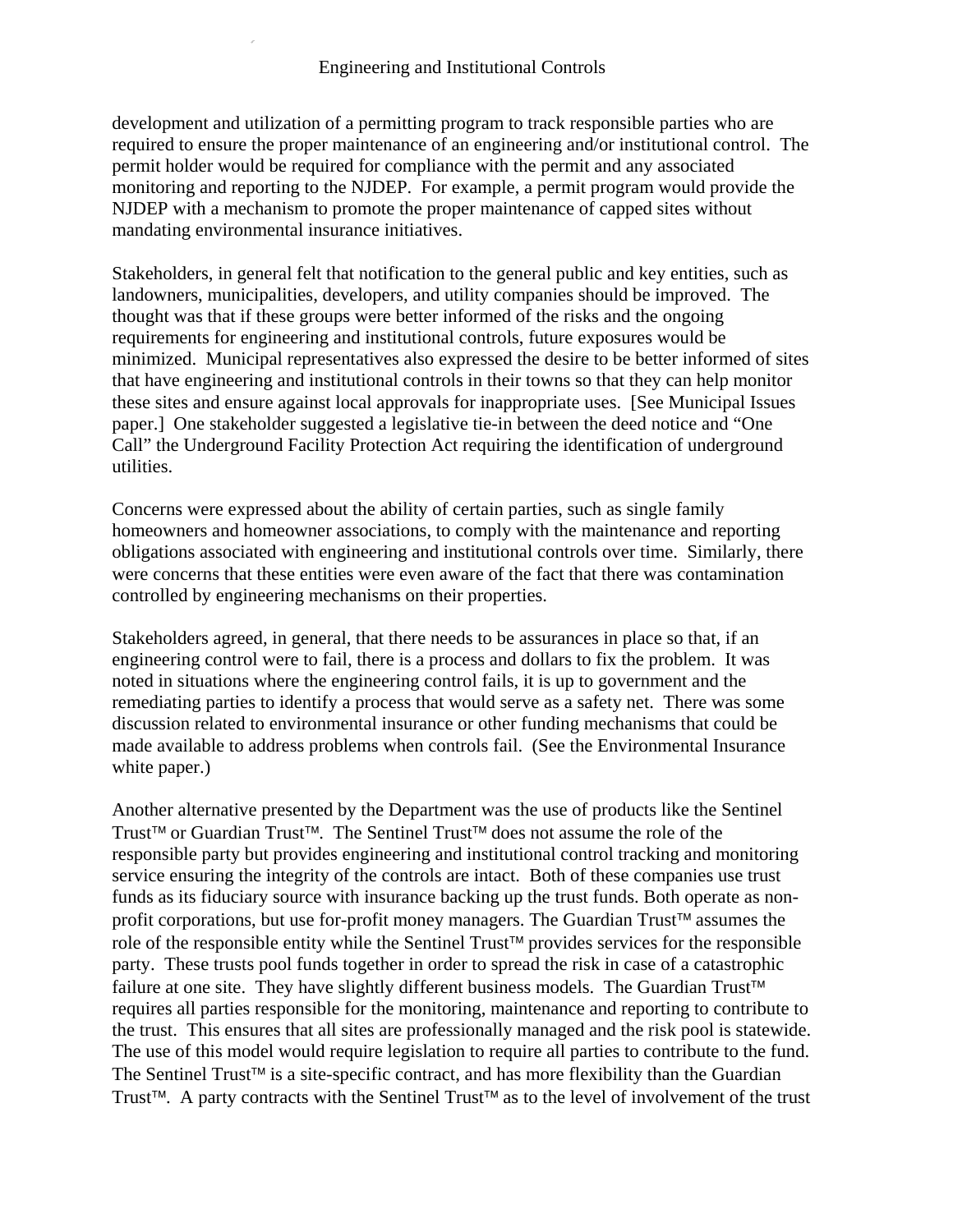that the party wants at the site. It may or may not cover everything necessary, including remedy failure. The Sentinel Trust™ is currently available and does not require legislation to implement its use. Legislation would be required if the "model" of contracting with professional organizations were to be required for everyone. As with insurance products discussed above, the cost would be dependent on the specific remedy and the associated maintenance costs.

The regulated community expressed concerns about the use of the Sentinel Trust™ or Guardian Trusts™. For example, a party that has just purchased a property at which there is an engineering or institutional control may have used all available funds at the real estate closing and thus may not have funds available to contribute to the fund. The regulated community was also concerned about remediation standards changing by an order of magnitude or more in the future. In these cases, the Department may require a responsible entity to do additional remediation at the site to ensure that the site remains protective. The cost of the additional remediation could be the responsibility of the trust. Since it is unknown when or how often remediation standards might change in the future, the trust fund would have to exist in perpetuity. The regulated community was concerned that the Guardian Trust™ would not be implemented for some time, since its use would probably require legislation. They were also concerned that the Sentinel Trust™ would result in a lack of consistency since its terms are negotiated on a site-by-site basis, or that the cost of using the Sentinel Trust™ might be more than the cost if a responsible entity performed the remediation itself.

One stakeholder recommended that the Department consider different levels of institutional controls based on the end use or the levels/types of contamination left behind. Several stakeholders stressed that engineering controls should not be used at sites where there is a vulnerable population and/or significant risks of exposure, specifically engineering and institutional controls should not be allowed in case of certain end uses, such as residential or educational. The potential for such a policy to have adverse impacts on building new schools in urban areas and redevelopment was noted. Some stakeholders commented on the fact that urban communities have a higher number of contaminated sites already and allowing high levels of contamination to be left under caps is undesirable.

Others expressed that without the use of engineering and institutional controls, the cost to remediate many brownfield sites would be prohibitive and would slow or altogether stop economic recovery in urban areas. It was noted that housing costs in New Jersey are already high and developers are leaving for other states. Individuals expressed concerns that many of the less contaminated or less complicated brownfields sites (the low hanging fruit) have already been developed so adding more stringent requirements to future cleanups would result in less redevelopment at the remaining more contaminated/complicated sites. Some felt that doing away with controls would result in irreparable harm.

It was suggested that the Department require more stringent capping requirements when a property's end use is residential or educational. Whereas a 1-2 foot cap may be acceptable for an industrial use, it may not be protective enough for a residential use, especially in the instance of single family homes. The Department could require excavation of contaminated